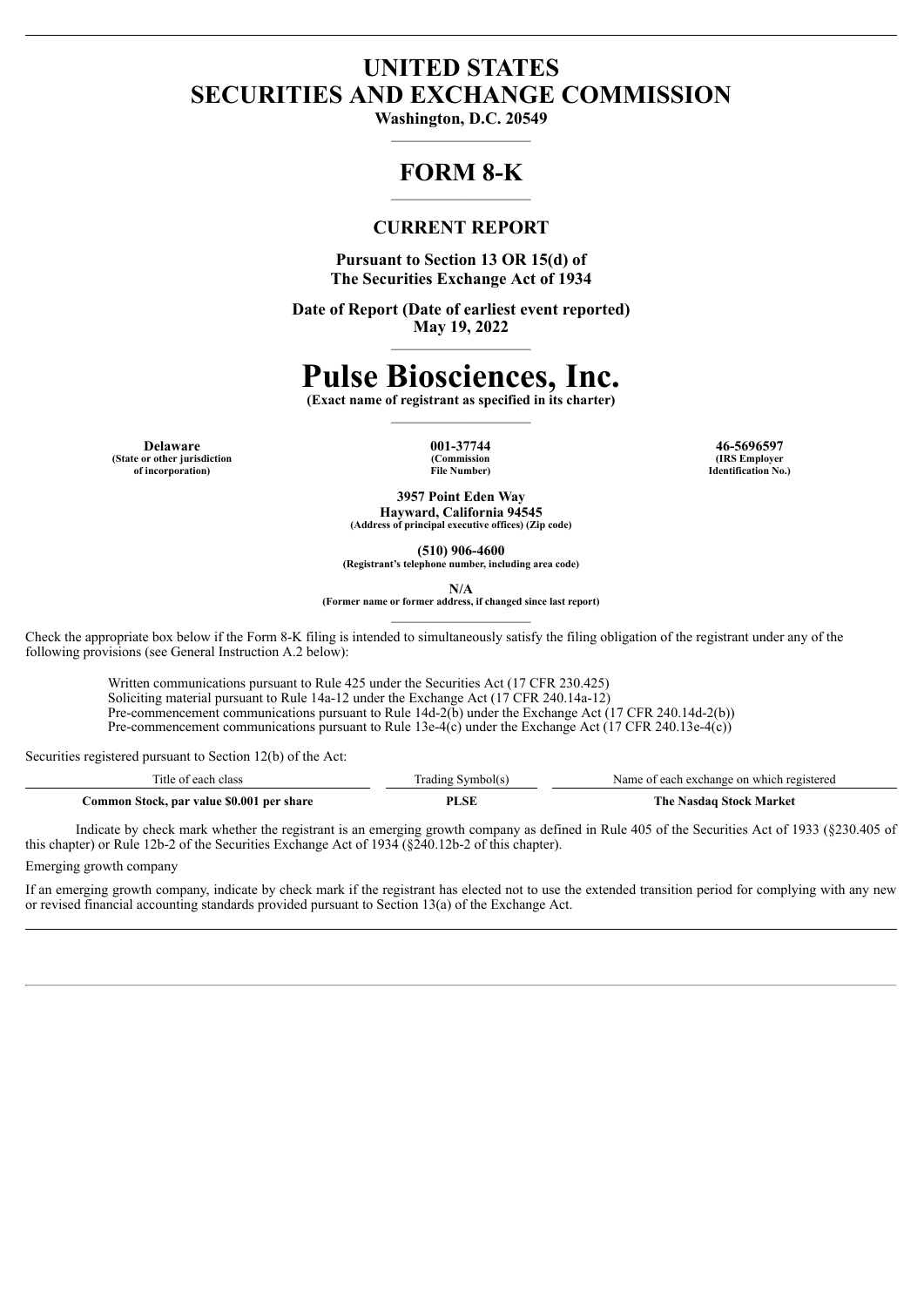#### **ITEM 5.07. SUBMISSION OF MATTERS TO A VOTE OF SECURITY HOLDERS.**

On May 19, 2022, the Company held its 2022 Annual Meeting of Stockholders (the "Annual Meeting"). The Annual Meeting was a virtual meeting held via live audio webcast. The stockholders of the Company voted on the following items at the Annual Meeting:

- 1. to elect seven directors to hold office until the Company's 2023 annual meeting and until their successors are duly elected and qualified, subject to earlier resignation or removal;
- 2. to ratify the appointment of Deloitte & Touche LLP as the Company's independent registered public accounting firm for the fiscal year ending December 31, 2022;
- 3. to approve, by non-binding advisory vote, the compensation of our named executive officers; and
- 4. to vote on, on an advisory basis, the frequency of future advisory stockholder votes to approve the compensation of our named executive officers.

The voting results for each of these proposals are detailed below:

#### *1. Election of Directors*

|                      |            |           |           | <b>Broker Non-</b> |
|----------------------|------------|-----------|-----------|--------------------|
| <b>Nominee</b>       | For        | Against   | Abstained | votes              |
| Robert W. Duggan     | 17,324,926 | 1,156,556 | 21,143    | 7,411,380          |
| Mitchell E. Levinson | 18,209,319 | 185,102   | 108,204   | 7,411,380          |
| Manmeet S. Soni      | 18,228,951 | 151,578   | 122,096   | 7,411,380          |
| Shelley D. Spray     | 18,310,907 | 70,872    | 120,846   | 7,411,380          |
| Darrin R. Uecker     | 18,211,599 | 189,619   | 101,407   | 7,411,380          |
| Richard A. van den   |            |           |           |                    |
| <b>Broek</b>         | 18,247,092 | 133,053   | 122,480   | 7,411,380          |
| Mahkam Zanganeh,     |            |           |           |                    |
| D.D.S                | 18,330,649 | 52,620    | 119,356   | 7,411,380          |

Each director nominee was duly elected to serve until the 2023 Annual Meeting and until his or her successor is duly elected and qualified.

#### *2. Ratification of Appointment of Independent Registered Public Accounting Firm*

| ror        | Against | Abstained | <b>Broker Non-votes</b> |
|------------|---------|-----------|-------------------------|
| 25,725,171 | 11,248  | 177,586   | N/A                     |

The stockholders ratified the appointment of Deloitte & Touche LLP as the Company's independent registered public accounting firm for the fiscal year ending December 31, 2022.

#### *3. Approval of the Compensation of Named Executive Of icers*

| For        | Against | Abstained | <b>Broker Non-votes</b> |
|------------|---------|-----------|-------------------------|
| 18.144.288 | 318,393 | 39,944    | 7,411,380               |

The stockholders voted "FOR" the approval, on a non-binding advisory basis, of the compensation paid to the Company's named executive officers.

#### 4. Approval of Frequency of Future Advisory Stockholder Votes to Approve Compensation of Named Executive Officers

| ' Year    | 2 Years | 3 Years    | Abstained |
|-----------|---------|------------|-----------|
| 2,261,104 | 292,693 | 15,908,724 | 40.104    |

The stockholders voted in favor, on a non-binding advisory basis, of holding future advisory stockholder votes on the compensation paid to our named executive officers once every three years.